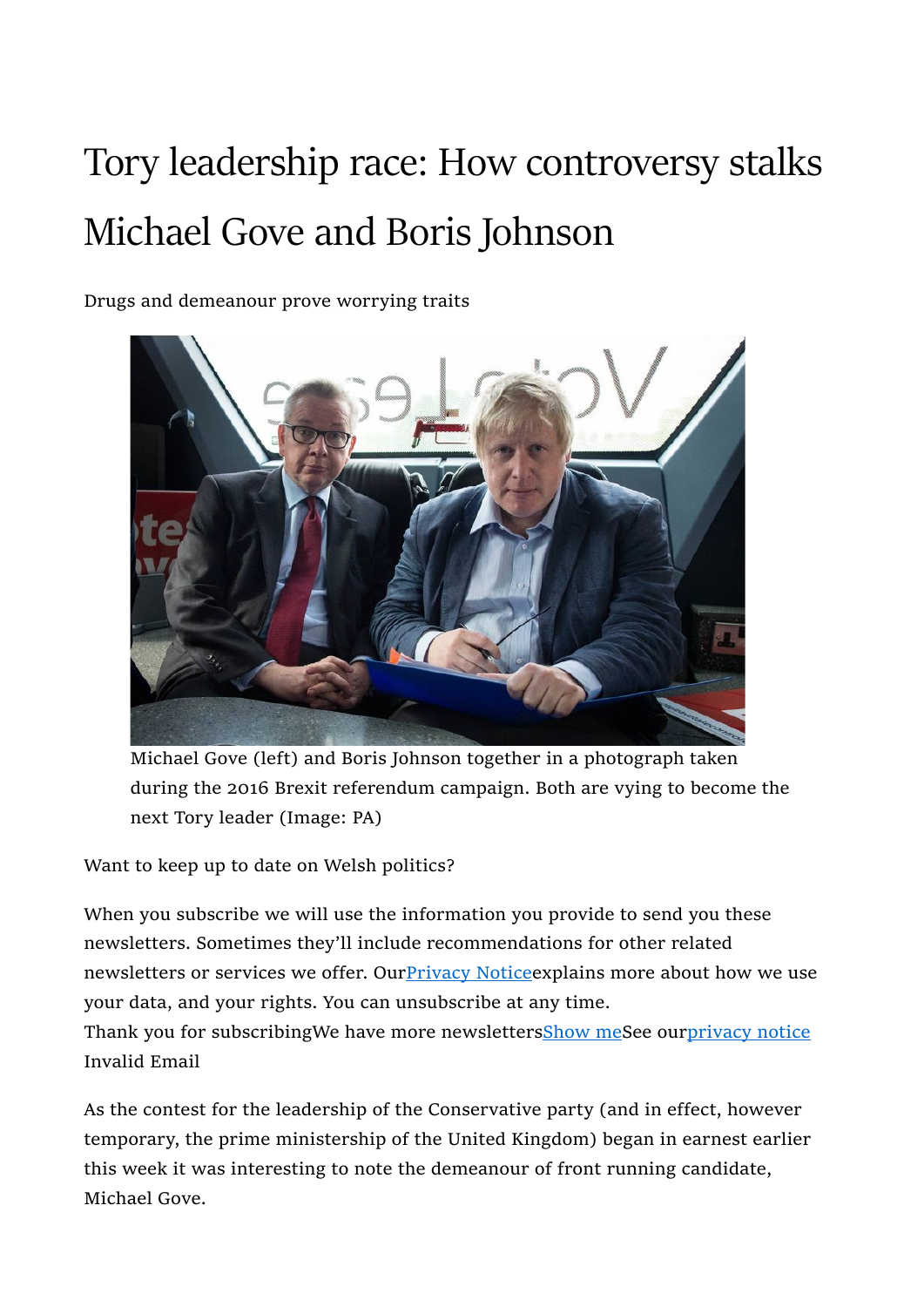At his campaign launch on Monday the Environment Secretary appeared visibly tired and lacklustre in approach, no doubt shaken from the reaction to his recent admission in the Daily Mail that when working a journalist 20 years previously he had on a number of occasions taken cocaine, the illegal class A drug.

Quite why Gove chose such a pivotal moment in his career to admit to such obviously controversial behaviour has since become the subject of much discussion.

The most likely reason for his revelation is that it was an act of damage limitation the news of past indiscretions was about to break anyway given that the Mail is serialising Owen Bennett's new biography of the MP. In time honoured tabloid tradition, the Mail offered him the chance to put his version of the story out there first. That Gove's wife, Sarah Vine, is one of the newspaper's star columnists is perhaps of no relevance at all.

What has happened since the revelations, though, has provided some insight into the relationship between press and politicians. No outlets, or journalists, have been particularly sympathetic toward Gove. Indeed, as the story broke the major newspapers lustily proclaimed his unsuitability for the task ahead.

"Michael Gove drugs shock: How Gove is now 'unbackable' in Tory leadership race" reported the Daily Express whilst the Daily Mirror of June 10 emblazoned its front page with "GOVE THE COCAINE HYPOCRITE MUST QUIT".

As the Mirror headline suggests, for some it was Gove's perceived hypocrisy that was the problem, not the actual fact that he had taken cocaine. After all, wasn't Gove the man who, as the Daily Telegraph pointed out, introduced new regulations on lifetime bans for teachers convicted of drugs offences during his time as education secretary?

In the Guardian Caroline Lucas, the Green MP for Brighton Pavilion, was reported as saying: "I couldn't care less about what a politician did in private 20 years ago. What I can't stand is the rank hypocrisy of potential prime ministers 'owning up' to drug use while backing policies that threaten those using drugs now with prison and allows criminal gangs to profit."

So as Gove's star wanes, Boris Johnson's is in the ascendency and it appears ever more likely that he will be chosen as party leader by sitting Tory MP's and the grassroots membership.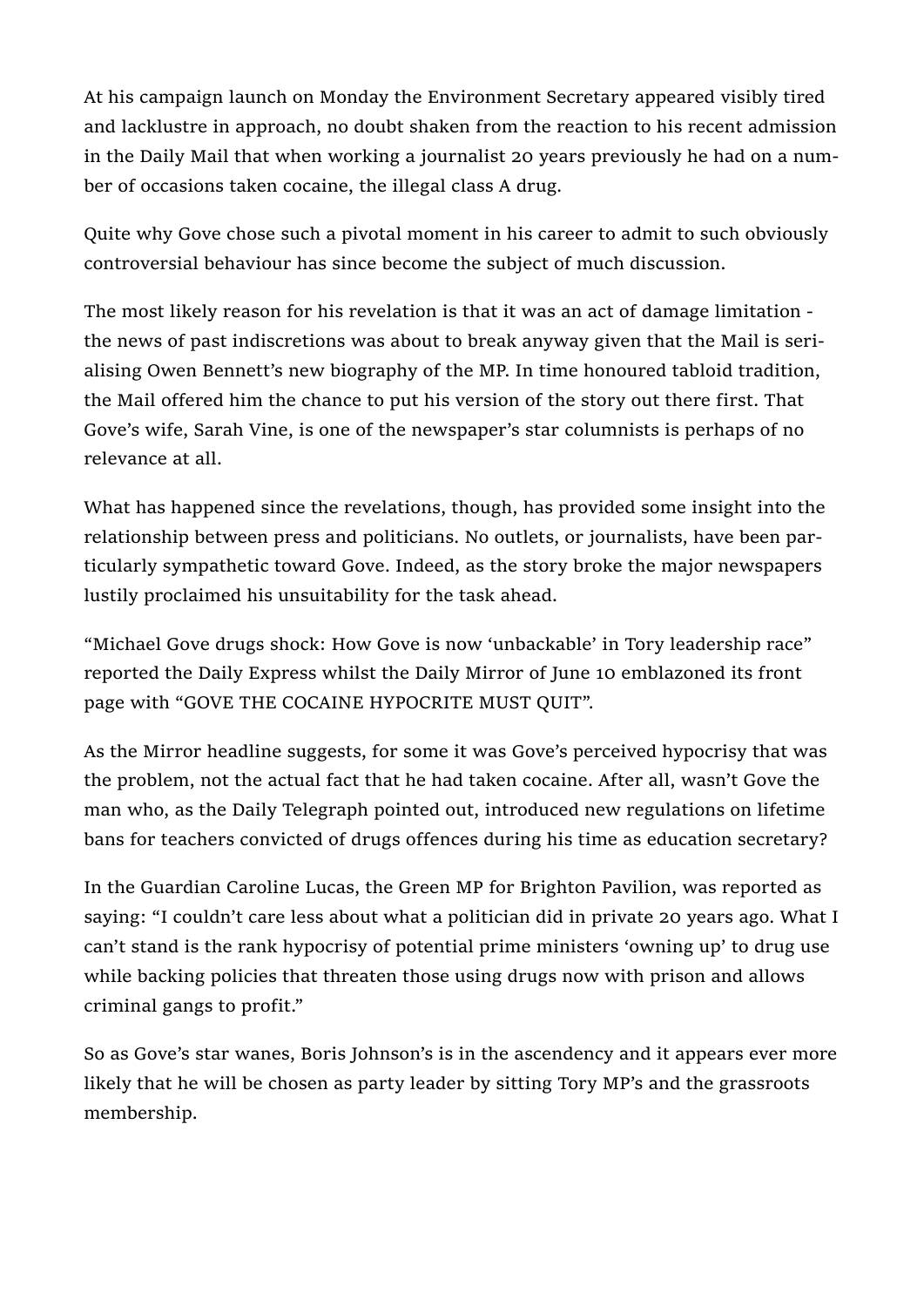The former Foreign Secretary has been uncharacteristically quiet over the past few days. Though his campaign launch was lively enough, his predictable bon homie and studied dishevelment has been conspicuous by its absence.

What we saw at the launch, in the six questions allowed from the press, was a refusal to directly answer any question posed. A failure to engage with any of the controversies that have characterised his entire career.

When Sky News' Beth Rigby posited that he had "brought shame on your party when you described veiled Muslim women as letterboxes and bank robbers" Johnson responded, to applause from his audience: "I think it's vital for us as politicians to remember that one of the reasons that the public feels alienated now from us all as a breed, is because too often they feel that we are muffling and veiling our language, not speaking as we find - covering everything up in bureaucratic platitudes, when what they want to hear is what we genuinely think."

In the one in-depth interview he has given thus far (to the Sunday Times) he stated that he was not only the best person to deliver Brexit but also the best to face the challenge of Jeremy Corbyn.

This was soon followed by the announcement in the Daily Telegraph (for whom Johnson writes a weekly column for a reported £275,000 a year) that as prime minister he would increase the point at which people start paying the higher rate of income tax from £50,000 to £80,000. Which, as Sky News' political correspondent Lewis Goodall noted, with the median income in the UK at £28,500 would represent the biggest tax cut for the richest people in a generation.

This was met with predictable outrage by those on the left wing of the political spectrum.

On Twitter Labour MP Jess Phillips, wrote: "I honestly don't know how you could look at the options of how to spend billions and think 'Don't worry those who earn  $E_52k$ higher than the average salary in the UK, I've got your back'."

Which is all well and good, but as I'm sure Phillips is aware, Johnson is not interested in reaching out to the electorate as a whole. He is, however riskily, playing the short game and appealing to precisely the sorts of people who may bring in these sums and are of use to him - those on the Tory benches and in membership groups.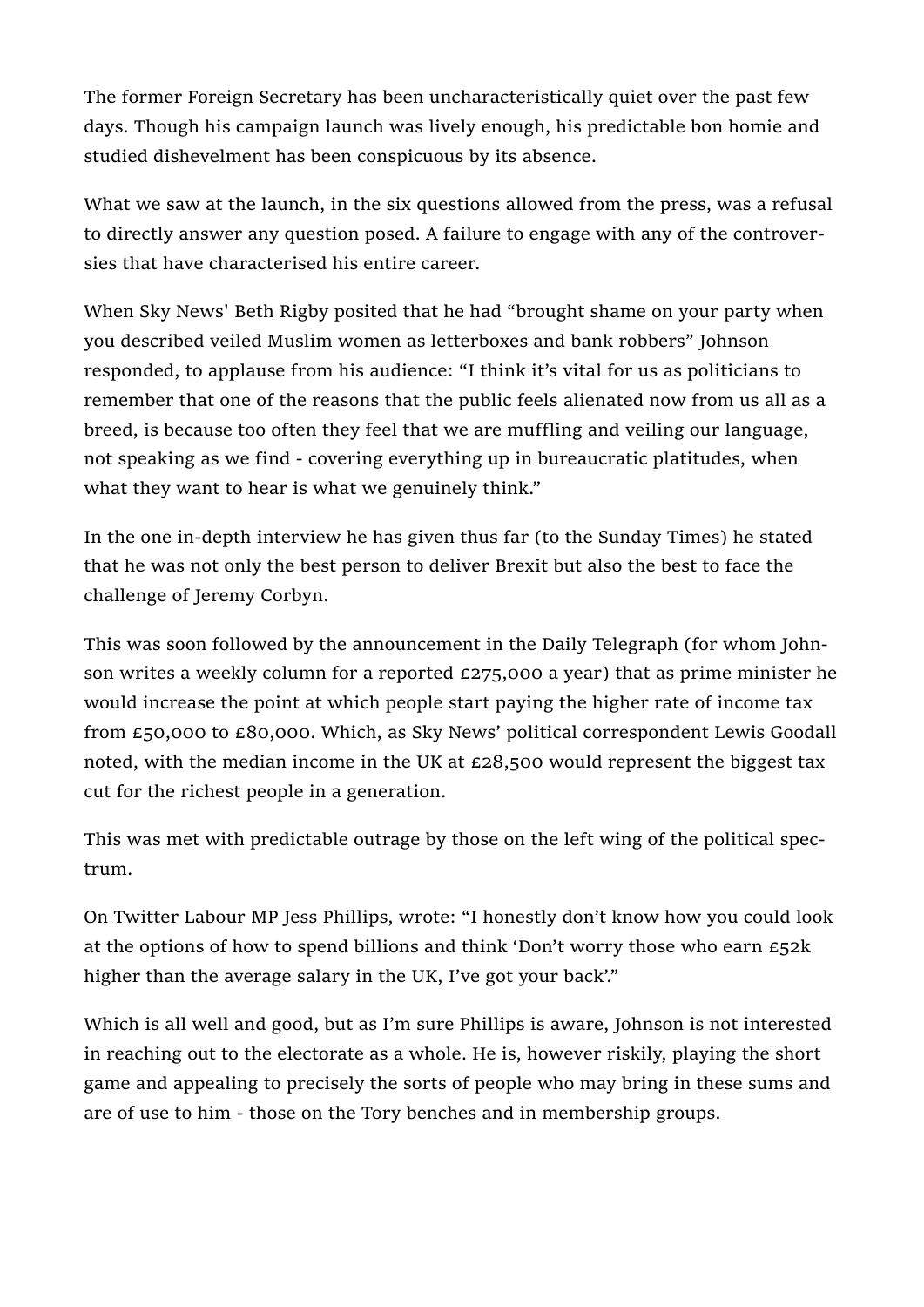More than this, as recent research by Tim Bale and Paul Webb has indicated, Johnson supporters within the Party are overwhelmingly on the right wing and for a "no-deal" Brexit. He is, in Trumpian terms, playing to his "base".

And as is the case with Trump, while scandal and controversy may be Johnson's constant bedfellows, he has yet to be seriously damaged by any past indiscretions.

As I've written before, the media as a whole must share some responsibility for simply treating Johnson differently to how it treats other politicians.

The easy willingness with which some sections of the press refer to him simply as "Boris" is important because the use of the forename carries with it the connotations of indulgence and familiarity which are usually afforded to an elderly relative who breaks wind at the dinner table. His track record suggests that he operates with the casual certainty of a privileged man who knows that whatever he says won't be held against him. And even if he is criticised in some quarters, then that's alright too because it all adds to a personal brand value.

On Wednesday, Conservative MP Lynne Truss, chief secretary to the Treasury, told Radio 4's Today programme: "I think it's a sign – that he is being attacked shows the huge public appeal he has, the huge power he has to communicate."

Returning to the cocaine scandal, as Lewis Goodall has highlighted, Johnson has received none of the opprobrium which has headed Gove's way. This is despite a 2008 admission of usage.

As Goodall states: "I'm sorry can someone explain something to me: we know Gove took cocaine and he's getting deep flak for it; we know Johnson did the same (and was mayor in charge of the Met, enforcing anti-drugs policies) but it seems to be no problem for him? Why? Because he told a joke about it?"

Also, in this leadership contest contest, Rory Stewart has admitted to smoking opium in Iran. Jeremy Hunt "thinks" he may have drunk a cannabis yoghurt drink whilst in India. Andrea Leadsom, Esther McVey, Dominic Raab and Matt Hancock have all admitted to smoking cannabis.

And whilst it should be completely unremarkable that politicians with a great deal of life experience will have taken drugs at some point, what should be of note is that some of the people involved in the implementation of harsh drug laws have at one time or another used illicit substances.